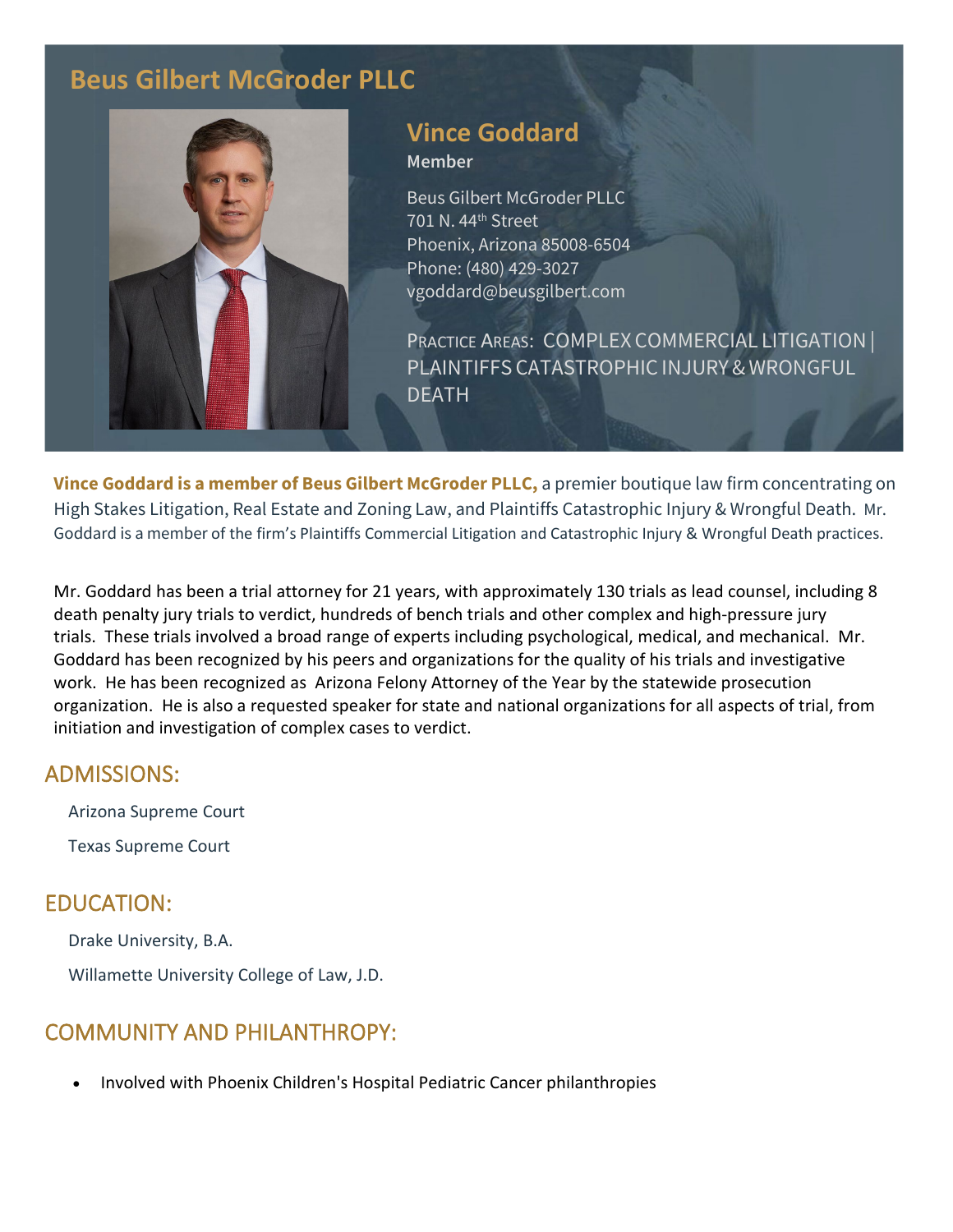# PROFESSIONAL DISTINCTIONS:

- Arizona Gang Investigators Association, *Lifetime Achievement Awar*d: (2021)
- Arizona Prosecuting Attorneys Advisory Council, *Arizona Felony Attorney of the Year:* (2018)
- Maricopa County Attorney's Office, *Crime Victim Prosecutor of the Year:* (2007), (2009), (2010), (2013)
- Maricopa Attorney's Office, *Violent Crimes Prosecutor of the Year*: (2013)
- Arizona Gang Investigators Association, *Award for Excellence in Prosecution*: (2013)
- Chandler Police Department, *Commendation*: (2013)
- Phoenix Police Department*, Commendation on Behalf of Police Officer Victims:* (2012)
- Maricopa County Attorney's Office, *Jury Trial Commendations:* (2012), (2013), (2016)
- Anti-Defamation League, *Special Recognition for Vinlanders Social Club Prosecution*: (2011)
- Scottsdale Police Department, *Commendation*: (2010)
- Federal Bureau of Investigations, *Special Recognition Award*: (2010)
- Arizona Prosecuting Attorneys Advisory Council, C*rime Victim Prosecutor of the Year Nominee*: (2009)
- Maricopa Attorney's Office, *Special Recognition Award for Service to Police Officer Victims*: (2009)
- Phoenix Police Department, *Commendation*: (2009)
- Glendale Police Department, *Commendation for Service to Victim Police Officers*: (2009)
- Drug Enforcement Agency, *Commendation*: (2008)

### MEMBERSHIP AND ACTIVITIES:

- Association of Government Attorneys in Capital Litigation (AGACL), *Board Member* 2018-2021
- Arizona Gang Investigators Association (AZGIA)
- International Outlaw Motorcycle Gang Association

### PRESENTATIONS:

- National District Attorney Association
- Association of Government Attorneys in Capital Litigation
- National Organization for Victim Assistance
- National Organization for Black Law Enforcement Executives
- Blueline Inc., Olympia, Washington
- Utah Prosecution Council, Cedar City, Utah
- International Outlaw Motorcycle Gang Investigator's Association
- Maricopa County Bar Association Paralegal Division
- Arizona Court Reporters Association, *Gangs*
- Pinal County Attorney's Office
- Maricopa County Attorney's Office
- Arizona Prosecuting Attorneys Advisory Council
- Maricopa County Sheriff's Department
- Litchfield Park Rotary Club
- Arizona Homicide Investigators Association
- Arizona Gang Investigations Association